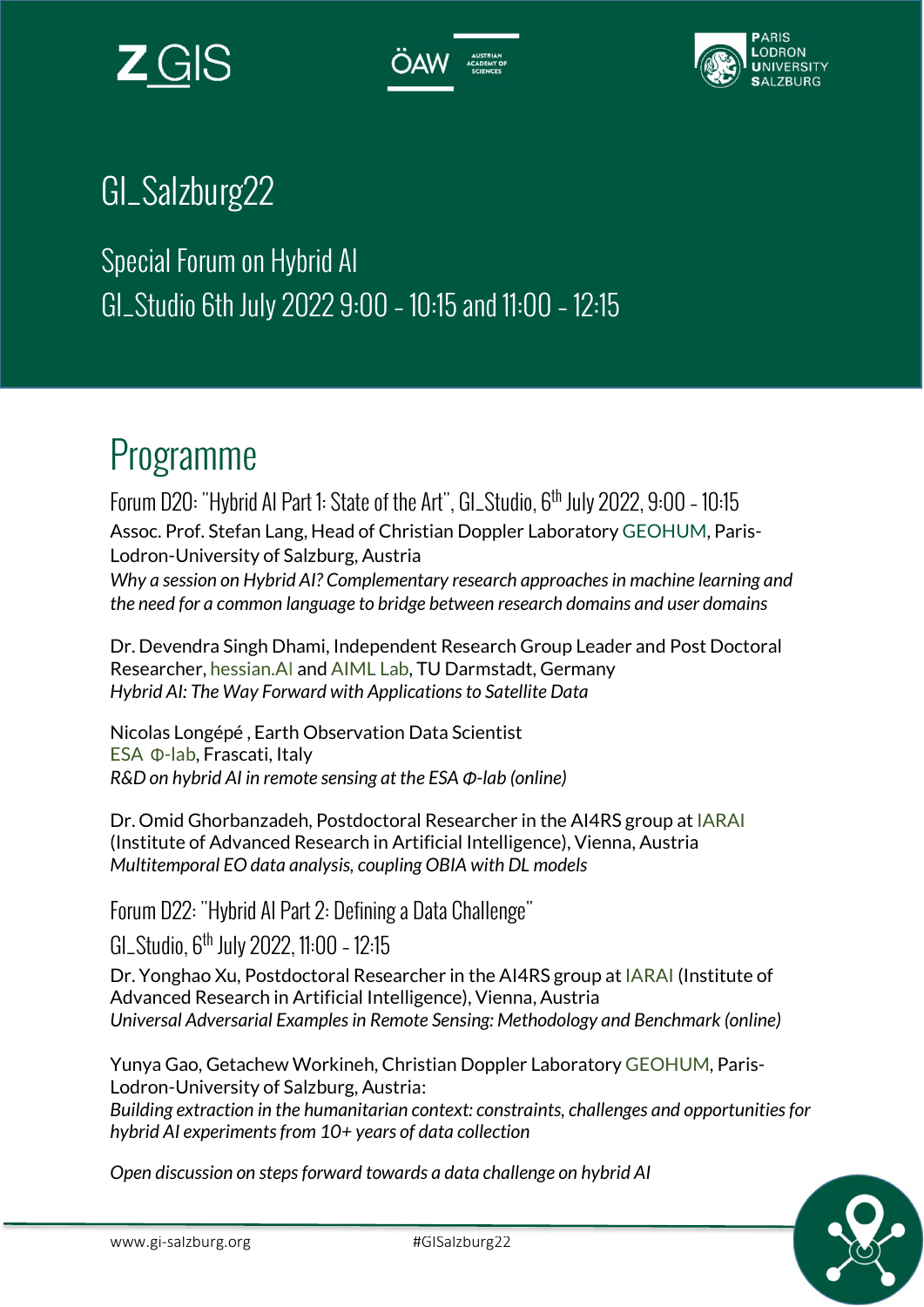# Why Hybrid Al?

Convolutional neural networks (CNN) have become ubiquitous in remote sensing and close-range image segmentation and classification, but they need many training data, and the inner workings of deep learning approaches are often hidden from the user.

Rule-based classifiers and physical models and simulations on the other hand provide well-explainable results, but often lack adaptability. The synthesis of both data-driven and theory-driven approaches form a new generation of classifiers, sometimes called "Explainable Artificial Intelligence", "Physics-Aware AI" or "Hybrid AI".

#### Wait! What exactly is Hybrid AI?

So what are "Explainable Artificial Intelligence", "Physics-Aware AI" and "Hybrid AI"? Or is Knowledge-based AI the better term? Many terms for the same thing? For similar things? Or related concepts? We need to clarify a bit what concepts are around, and how to make the best out of them for Earth observation applications.



What makes satellite or drone image analysis a special case? What specific challenges (timeliness, accuracy, reliability) do we encounter in humanitarian action or other specific domains? What role do classical spatial concepts play in today's automated image analysis? How can we infuse our prior knowledge of a scene, the observation conditions or the quality of the labels into a classifier to deal with poor samples or reduce the need of a multitude of samples? What are best practices? How can we structure our knowledge in a machine-readable and transferable way? Are ontologies the way to go? What are standards or best practices, like STAC, to describe samples? How far are these concepts from being widely used?

In this Special Forum, we want to develop a common understanding and share both practical and theoretical experience to answer these questions.